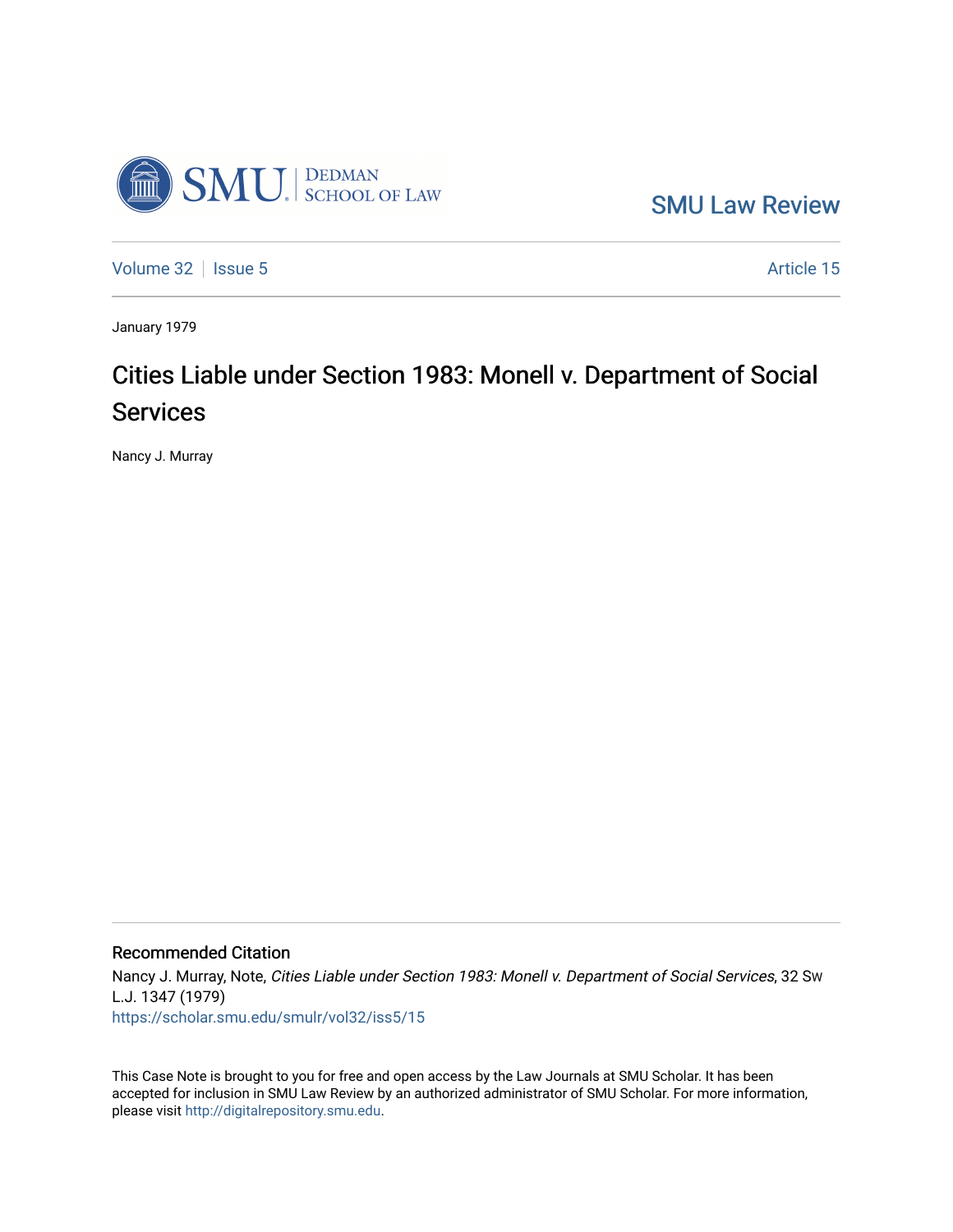jurisdiction, effectively ignoring the jurisdictional argument while producing a result that is difficult to square with the statutory jurisdictional grant.

#### IV. CONCLUSION

The decision of *Southland Royalty* is in one respect merely another chapter in a history of expanding jurisdiction under the Natural Gas Act. Deeper analysis reveals, however, that it presents a significant change in the judicial treatment of the Act. The decision is the first to authorize Commission jurisdiction in an area not within the express statutory categories. As such, it presents an application of quasi-judicial legislation unprecedented under the Natural Gas Act.

David *G.* Drumm

# Cities Liable Under Section 1983: Monell v. Department of Social Services

Female employees of the city of New York brought a class action' in the district court of New York against the Department of Social Services and its Commissioner, the Board of Education and its Chancellor, and the city of New York and its Mayor, alleging violation of constitutional rights as protected by 42 U.S.C. § 1983.<sup>2</sup> The individual defendants were sued solely in their official capacities. The complaint challenged the constitutionality of the official state policy that compelled petitioners to take unpaid maternity leaves before such were necessitated by medical reasons. Petitioners sought declaratory and injunctive relief, and damages for deprivation of the right of employment as well as for back pay. The district court held that subsequent changes by these agencies in maternity leave policy mooted the claim for injunctive and declaratory relief.3 As to the

to the interpretation that any successor in interest to dedicated gas could avoid dedication if sales were stopped on May 31, 1978.

**1.** Monell v. Department of Social Servs., 357 F. Supp. 1051 (S.D.N.Y. 1972). The court, in a memorandum opinion, denied plaintiffs' motion for summary judgment, but did agree to designate their claim as a class action in accordance with FED. R. Civ. P. 23.

2. 42 U.S.C. § 1983 (1976) provides:

Every person who, under color of any statute, ordinance, regulation, custom, or usage, of any State or Territory, subjects, or causes to be subjected, any citizen of the United States or other person within the jurisdiction thereof to the deprivation of any rights, privileges, or immunities secured by the Constitution and laws, shall be liable to the party injured in an action at law, suit in equity, or other proper proceeding for redress.

3. Monell v. Department of Social Servs., 394 F. Supp. 853, 855 (S.D.N.Y. 1975). The district court held the claims for injunctive and declaratory relief were moot since the change in policy removed any definite controversy that must exist before judicial determination is appropriate. This requirement is mandated by the Constitution, which limits the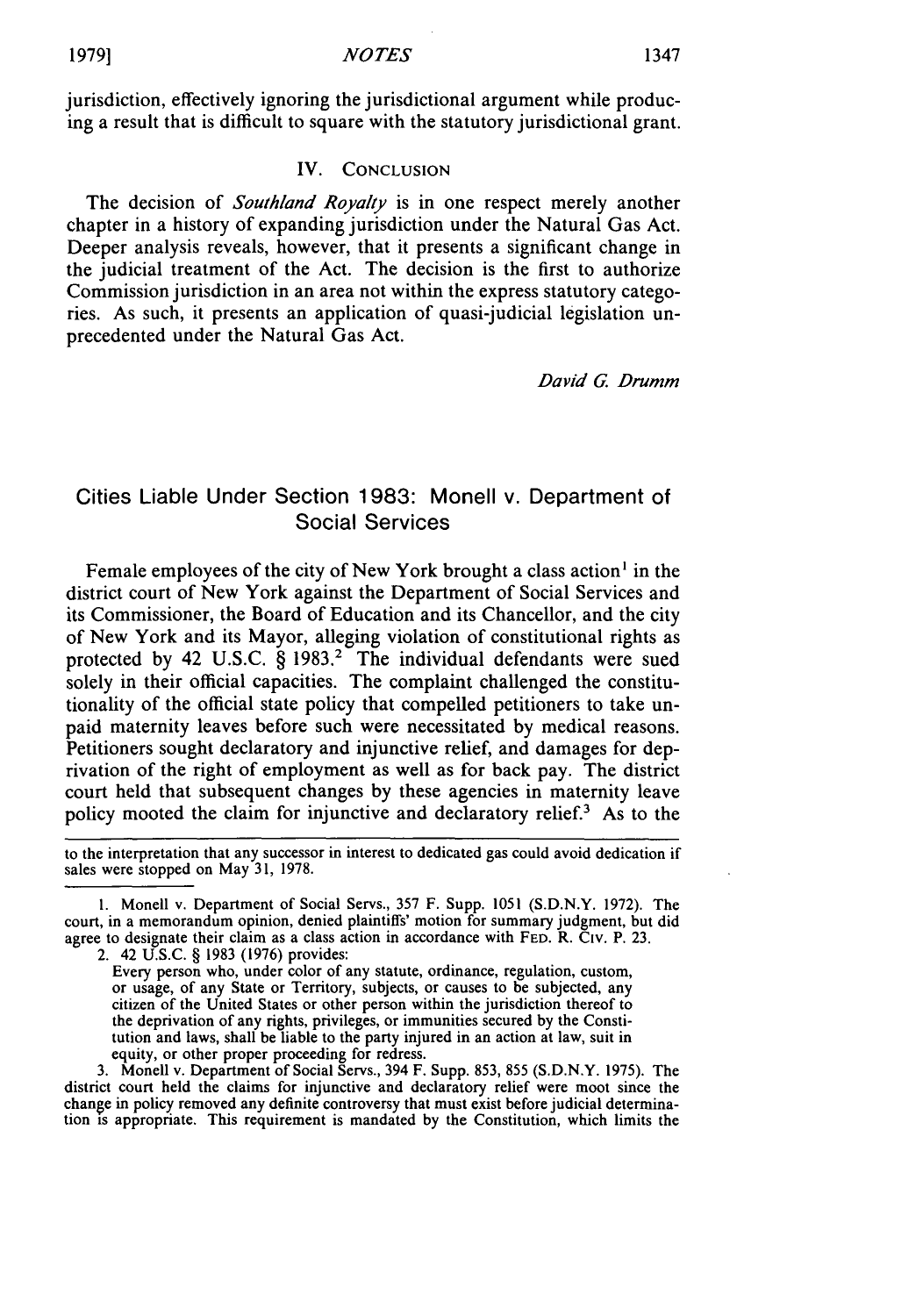claim for lost wages, the district court concluded that while the petitioners' constitutional rights had indeed been violated,<sup>4</sup> there should be no recovery because, if allowed, the city of New York would bear ultimate financial responsibility, thus circumventing the immunity granted municipalities by the Supreme Court in *Monroe v. Pape.5* The court of appeals affirmed the dismissal,<sup>6</sup> concluding, first, that neither the Department of Social Services nor the Board of Education were "persons" within the meaning of section 1983 and, secondly, that although the defendant officials were "persons" under section 1983, they could not be sued for damages in their official capacity if any sum awarded would ultimately be paid by the city.<sup>7</sup> Upon grant of certiorari,<sup>8</sup> the case came before the Supreme Court. *Held*, *reversed:* Municipalities and other local government units were intended by Congress to be "persons" within the meaning of section 1983. Consequently, such local government units can be sued directly under section 1983 for monetary, declaratory, and injunctive relief. *Monroe v. Pape,* insofar as it holds that such local government entities are wholly immune from suit under section 1983,<sup>9</sup> is overruled. *Monell v. Department of Social Services,* 436 U.S. 658 (1978).

#### I. THE HISTORY OF SECTION 1983

#### *A. Early Development*

Judicial interpretation of section 1983<sup>10</sup> has focused on legislative his-

4. 394 F. Supp. at 855. In Cleveland Bd. of Educ. v. LaFleur, 414 U.S. 632 (1974), the Supreme Court held that mandatory cut off dates for maternity leaves violated the due process clause of the fourteenth amendment by creating a "conclusive presumption" that a wo- man in her fourth month of pregnancy is physically unable to continue employment. *See generally* Comment, *Love's Labors Lost: New Conceptions of Maternity Leaves,* **7 HARV.** C.R.-C.L.L. REV. 260 (1972); Comment, *Mandatory Maternity Leave of Absence Policies-An Equal* Protection *Analysis,* 45 TEMP. **L.Q.** 240 (1972).

5. 365 U.S. 167 (1961).

6. Monell v. Department of Social Servs., 532 F.2d 259 (2d Cir. 1976).

7. *Id* at 266. The court stated that "the mere substitution of the name of the official for the name of the city in the complaint cannot be used as a subterfuge to circumvent the intent of Congress." See Edelman v. Jordan, 415 U.S. 651, 663 (1974) (finding that it was intent of Congress." *See* Edelman v. Jordan, 415 U.S. 651, 663 (1974) (finding that it was well established that even though a state is not named party to action, suit will be barred where recovery will ultimately come from the state); Ford Motor Co. v. Department of Treasury, 323 U.S. 459, 464 (1945) (stating that "[wihen the action is in essence one for the recovery of money from the state, the state is the real, substantial party in interest and is entitled to invoke its sovereign immunity from suit even though individual officials are nom- inal defendants").

8. Monell v. Department of Social Servs., 429 U.S. 1071 (1977). Certiorari was denied, however, on plaintiffs' motion to apply 42 U.S.C. § 2000e (Supp. V 1975) retroactively. The Supreme Court restricted certiorari to the questions regarding § 1983.

9. The Court reaffirmed *Monroe* as to its holding that a municipality cannot be held liable under § 1983 on a respondeat superior theory.

10. Section 1983 was originally enacted as Act of Apr. 20, 1871, ch. 22, § 1, 17 Stat. 13.

exercise of the judicial power to "cases" and "controversies." U.S. CONST. art. III, § 2, cl. 1. For a discussion of the doctrine of mootness, see Aetna Life Ins. Co. v. Haworth, 300 U.S. 227, 240-41 (1937) ("[t]he controversy must be definite and concrete, touching the legal relations of parties having adverse legal interests"). *See also* North Carolina v. Rice, 404 U.S. 244, 246 (1971); Local No. 8-6, Oil, Chem. & Atomic Workers Int'l Union v. Missouri, 361 U.S. 363, 367 (1960).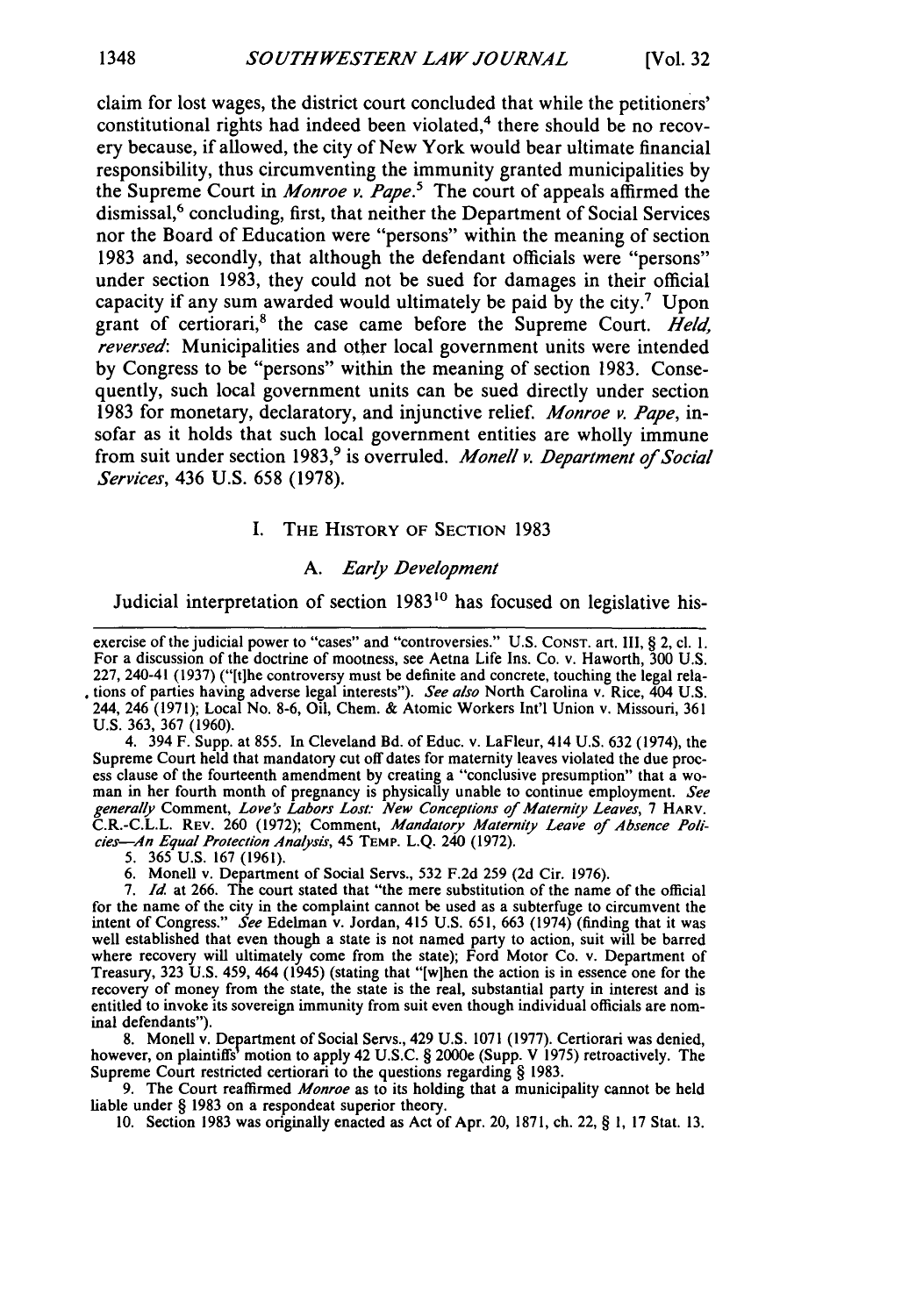tory in an effort to determine what Congress intended when it passed the statute.<sup>11</sup> Therefore, to facilitate an understanding of recent cases, an analysis of the historical setting and the congressional debates from which section 1983 emerged is necessary.<sup>12</sup> The Reconstruction period that followed the Civil War witnessed Southern resistance to the idea of extending constitutional protection to former slaves.<sup>13</sup> Such resistance often took the form of deliberate inactivity **by** state and local officials in the wake of denials of personal liberties that enabled organized terrorism to gain momentum.<sup>14</sup> The Forty-second Congress responded to this situation by enacting the Civil Rights Act of **1871.**

Section **1983** of the Civil Rights Act of **1871** was designed broadly to enforce the guarantees and protections expressed in the Constitution,<sup>15</sup> specifically, the thirteenth, fourteenth, and fifteenth amendments,<sup>16</sup> by adding civil remedies to the criminal penalties established **by** the Civil Rights Act of 1866.<sup>17</sup> The uncontroversial nature of section 1983 led to its passage in Congress as introduced, with little debate.<sup>18</sup> Consequently, legislative history relating specifically to section **1983** is limited; however, other provisions of the statute were extensively debated both as to the wisdom and constitutionality of such legislation, and, thus, provide much of the historical background of the entire Act.<sup>19</sup>

In particular, extensive debate focused on a proposed amendment to the

11. See, e.g., Examining Bd. of Eng'rs v. Flores de Otero, 426 U.S. 572, 581-86 (1976) Imbler v. Pachtman, 424 U.S. 409, 433 (1976) (White, **J.,** concurring); Rizzo v. Goode, 423 U.S. 362, 384-85 (1976) (Blackmun, J., dissenting); City of Kenosha v. Bruno, 412 U.S. 507, 517-20 (1973) (Douglas, **J.,** dissenting); Moore v. County of Alameda, 411 U.S. 693, 704-10 (1973); Monroe v. Pape, 365 U.S. 167, 167 (1961).

12. But see Wofford, The Blinding *Light: The Uses of History in Constitutional Interpretation,* 31 U. CHI. L. REV. 502, 533 (1964) ("[h]istory does not provide the answers to the problems of today; it merely helps to frame the questions"). *See generally* C. MILLER, THE **SUPREME COURT AND** THE **USES** OF HISTORY 200 (1969).

13. *See Developments* in *the Law-Section 1983 and Federalism,* 90 HARV. L. REV. 1133, 1153-56 (1977).

14. *Id.* Congressional concern was exemplified by the remarks of Rep. Lowe: "While murder is stalking abroad in disguise, while whippings and lynchings and banishment have been visited upon unoffending American citizens, the local administrations have been found inadequate or unwilling to apply the proper corrective." **CONG. GLOBE,** 42d Cong., 1st Sess. 374 (1871). Atrocities committed by the Ku Klux Klan caused great concern among congressional members. *Id* at 153-57, 198-202, 236-40. *See generally* Shapo, *Constitutional Tort." Monroe v. Pape, and the Frontiers Beyond,* 60 Nw. U.L. REV. 277, 279-80 (1965).

*15. See* **CONG. GLOBE,** *supra* note 14, at 569. ("[Section 1983 is] so very simple and [is] really reenacting the Constitution.") (remarks of Sen. Edmunds). *See generally* Wiecek, *The Reconstruction of Federal Judicial Power, 1863-1875,* 13 AM. J. **LEGAL HIST.** 333 (1969).

16. U.S. CONST. amend. XIII (abolishes slavery and involuntary servitude); U.S. **CONST.** amend. XIV (guarantees privileges and immunities of citizenship, due process, and equal protection); U.S. **CONST.** amend. XV (guarantees right of citizens to vote).

17. Act of May 31, 1870, ch. 114, § 16, 16 Stat. 140 (now codified at 42 U.S.C. § 1981 (1976)); Act of Apr. 9, 1866, ch. 31, § 1, 14 Stat. 27 (now codified at 42 U.S.C. § 1982 (1976)). Congressional debates showed no constitutional objection to the addition of civil penalties through § 1983. *See* **CONG. GLOBE,** *supra* note 14, at 824 (remarks of Sen. Thurman). *See* also ČONG. GLOBE app., 42d Cong., 1st Sess. 67-71 (1871) (remarks of Rep. Shellabarger)<br>See generally Note, Limiting the Section 1983 Action in the Wake of Monroe v. Pape, 82<br>HARV. L. REV. 1486, 1488 & n.14 (1969).

18. *See* CONG. **GLOBE,** *supra* note 14, at 522, 709.

<sup>19. 436</sup> U.S. at 665.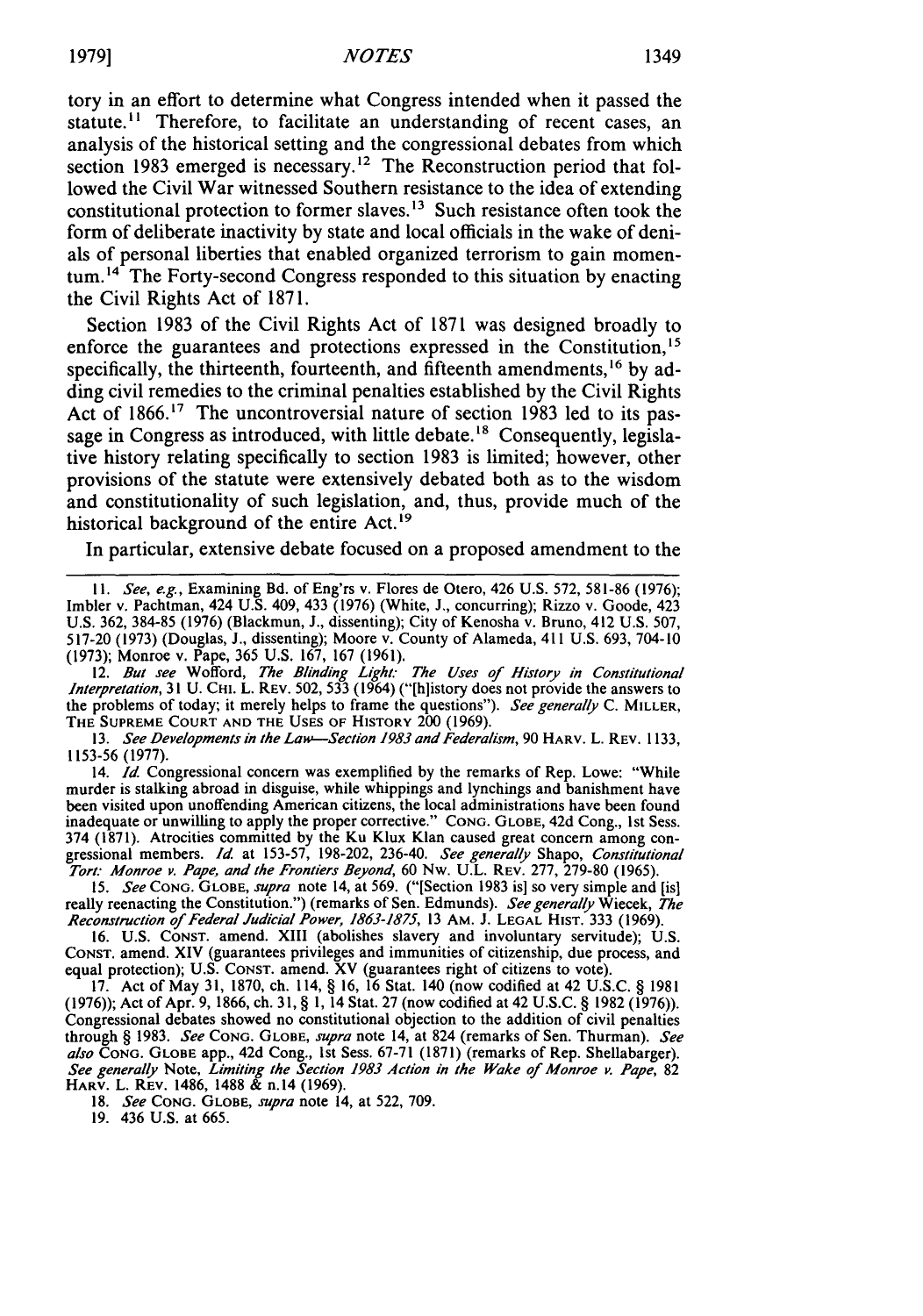Civil Rights Act of 1871 by Senator Sherman.<sup>20</sup> The Sherman Amendment proposed to make both municipalities and its citizens strictly liable under the Civil Rights Act of 1871.<sup>21</sup> Opponents of the Sherman Amendment argued that Congress had no authority to impose a new obligation on municipalities to keep the peace. <sup>22</sup>*McCulloch v. Maryland23* and *Kentucky v. Dennison24* were urged as support for the position that Congress was prohibited from imposing on state officers new duties that might interfere with state activity. Opponents further distinguished imposition of a new duty from an imposition of civil liability for failure to enforce the Constitution. Since the federal courts had enforced the contract clause<sup>25</sup> against municipalities, $26$  reasoning such enforcement merely vindicated the Constitution, critics of the amendment conceded that Congress did have the constitutional power to confer jurisdiction on the federal courts to hold

[Tihere are certain rights and duties that belong to the States . . . there are certain powers that inhere in the State governments. They create these municipalities, they say what their powers shall be and what their obligations shall

be. . . .<br>**.** . . [I]t is not within the power of the Congress. . . to lay duties upon a State officer. . .

**CONG. GLOBE,** *supra* note 14, at 795. Although legislative debate never specifically focused on what exactly this new duty entailed, the major concern was that it mandated more than what was required by the Constitution. Rep. Burchard argued:

[T]here is no duty imposed by the Constitution. **.** . upon a county to protect the people of that county against the commission of the offenses herein enu- merated, such as the burning of buildings or any other injury to property or injury to person. Police powers are not conferred upon counties as corporations; they are conferred upon cities that have qualified legislative power. And so far as cities are concerned, where the equal protection required to be afforded by a State is imposed upon a city by State laws, perhaps the United States courts could enforce its performance. . **.** . [Biut they [the counties] do not have any control of the police. . .

*Id.* at 795. Whatever this new duty specifically involved, it was clear that Congress was concerned that imposing new obligations on the officials would make them so overburdened with federal duties, that they would neglect their state obligations. *ld* at 799.

23. 17 U.S. (4 Wheat.) 316 (1819).

24. 65 U.S. (24 How.) 66 (1861).

25. U.S. CoNsT. art. I, § 10, cl. 1, which provides: "No State shall **...** pass any. **..** Law impairing the Obligation of Contracts. **.. "** 26. For cases upholding the power of federal courts to enforce the contract clause

against municipalities, see Board of Supervisors v. United States *ex rel.* Durant, 76 U.S. (9 Wall.) 415 (1870); United States *ex rel.* Benbow v. Mayor of Iowa City, 74 U.S. (7 Wall.) 313 (1869); Board of Supervisors v. United States *ex rel.* Rogers, 74 U.S. (7 Wall.) 175 (1869); Board of Comm'rs v. Aspinwall, 65 U.S. (24 How.) 376 (1861).

<sup>20.</sup> *See* **CONG. GLOBE** app., *supra* note 17, at 220, 335-36 (remarks of Sen. Thurman). The Sherman Amendment was not an amendment to § 1983 but was to be a separate section of the Act.

<sup>21.</sup> The Sherman Amendment would have imposed strict liability on the municipality and its citizens for the actions of each citizen irrespective of whether the constitutional deprivations were perpetrated under color of state law. The original version of this amendment is stated in CONG. **GLOBE,** *supra* note 14, at 663. Although the Senate passed the amendment, the House refused to accept the change, forcing the bill to a conference committee. The first committee substitute exempted citizens from liability, and allowed municipal liability only where a judgment recovered by a plaintiff remained unsatisfied. **CONG. GLOBE,** *supra* note 14, at 749. This amended version was again rejected by the House. Note, *Damage Remedies Against Municipalities For Constitutional Violations,* 89 HARV. L. REV. 922, 947 n. 132 (1976). 22. Rep. Blair stated this position: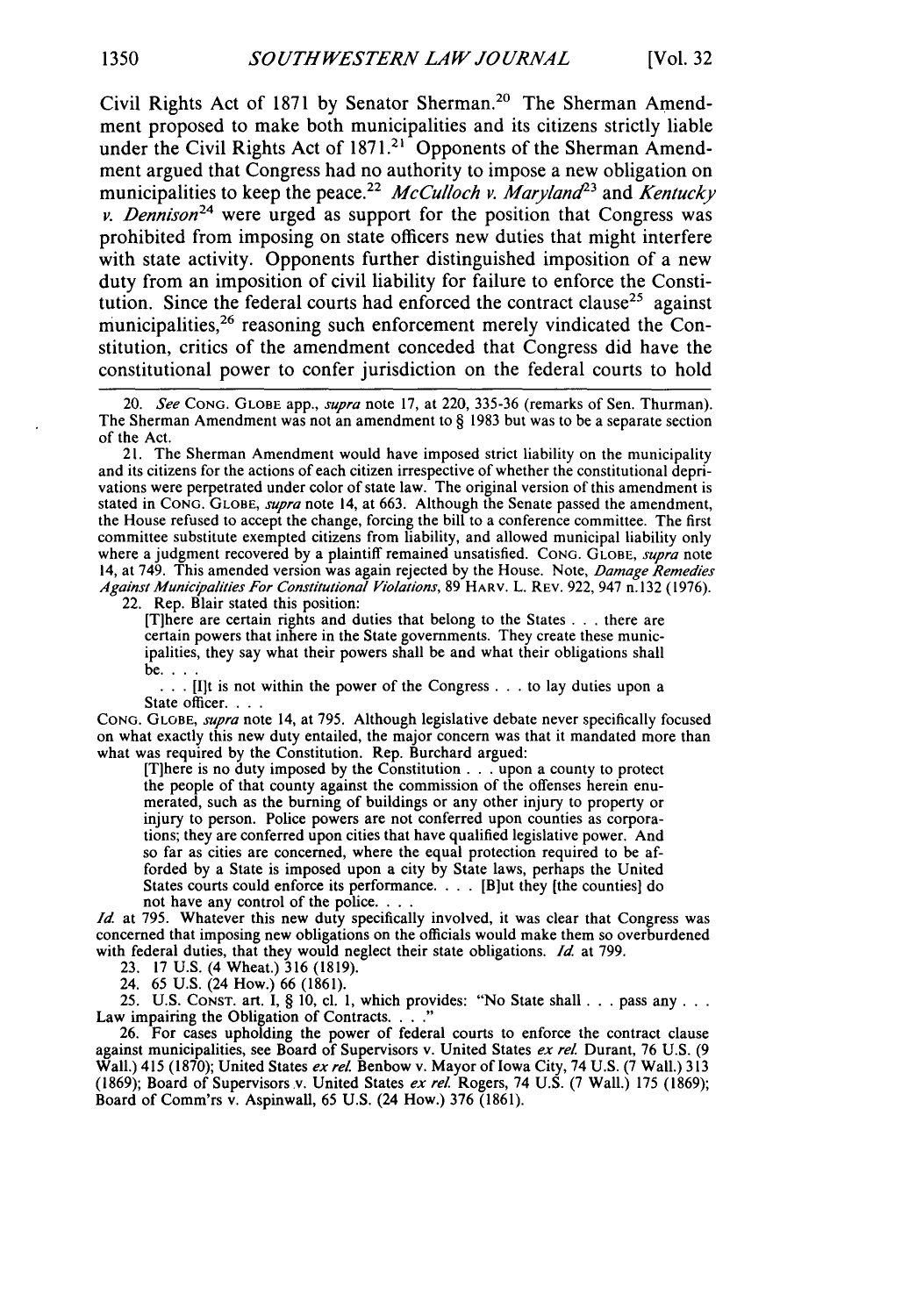cities liable.<sup>27</sup> Since, however, the Forty-second Congress viewed section 1983 as merely imposing liability on municipalities for using their authorized powers in violation of the Constitution, the question of whether or not a new duty was imposed was not at issue.

The Sherman Amendment, as finally passed, made any person who had knowledge of the wrongs conspired to be done and power to prevent those wrongs, but who neglected to exercise that power, liable to the person injured; $^{28}$  thus abandoning the concept of municipality liability, and thereby avoiding the previous constitutional objections.

In the absence of direct legislative history of section 1983, many federal courts applied the above background of the Sherman Amendment by negative inference, which resulted in a restriction of the scope of section 1983. These narrow, negative constructions were made despite the fact that this section was intended to provide a broad civil remedy to anyone deprived of a constitutional right under color of state law.29 In restricting the application of section 1983, the concern seemed to be that a broad reading would allow the federal government to usurp the power of the states  $3<sup>5</sup>$ through the imposition of new duties on municipalities, an imposition that had been flatly rejected during the Sherman Amendment debates. Narrow interpretations of the constitutional rights protected by the statute and a restrictive view of the concept of "under color" of state law<sup>31</sup> were the traditional methods used by the courts to limit the application of section 1983.32 The modern trend has been to shift emphasis from the rights protected and the presence of state action to other provisions of section 1983,<sup>33</sup> specifically, the definition of "person" for purposes of defining the scope

28. *Id.* at 804.

29. **CONG.** GLOBE app., *supra* note 17, at 68 (remarks of Rep. Shellabarger).

30. *Developments in the Law, supra* note 13, at 1191.

31. The acts of a government official can be "under color" of state law in violation of federal civil rights even if that official's actions are not in violation of that state law. Thus, it is irrelevant to consider whether the state had authorized the wrong. *See* Monroe v. Pape, 365 U.S. 167, 183 (1961). *See also* Home Tel. & Tel. Co. v. City of Los Angeles, 227 U.S. 278 **(1913).** *See generally* L. TRIBE, **AMERICAN CONSTITUTIONAL** LAW § 18-4 **(1978).**

32. *Developments in the Law, supra* note 13, at 1156-61, 1191. Cases narrowly interpreting the constitutional rights protected include: United States v. Stanley (Civil Rights Cases), 109 U.S. 3 (1883) (held legislation unconstitutional as beyond the power of Congress to enforce the fourteenth amendment because it was directed against private discrimination); United States v. Cruikshank, 92 U.S. 542 (1876) (held the fourteenth amendment could reach the conduct of state governments and officials, but could not reach that of private persons); Butchers' Benevolent Ass'n v. Crescent City Live-Stock Landing (Slaughterhouse<br>Cases), 83 U.S. (16 Wall.) 36 (1873) (held interests protected by the fourteenth amendment Cases), 83 U.S. (16 Wall.) 36 (1873) (held interests protected by the fourteenth amendment were limited to only those rights related to the existence of the national government). Cases claiming deprivations "under color" of state law usually involved actions clearly within a command of state law. *See, e.g.,* Giles v. Harris, 189 U.S. 475 (1903); Bowman v. Chicago & N.W. Ry., **115** U.S. 611 (1885); Carter v. Greenhow, 114 U.S. 317 (1885).

33. *See Developments in the Law, supra* note 13, at **1191.** Decisions have begun to re- quire requisite states of mind before finding liability. *See, e.g.,* Estelle v. Gamble, 429 U.S. **97** (1976). Other decisions have created limits on availability of relief once liability is established. *See, e.g.,* Wood v. Strickland, 420 U.S. **308** (1975); Scheuer v. Rhodes, 416 U.S. 232 (1974); Pierson v. Ray, 386 U.S. 547 (1967).

<sup>27.</sup> *See* **CONG. GLOBE,** *supra* note 14, at 794-95 (remarks of Rep. Poland and Rep. Burchard).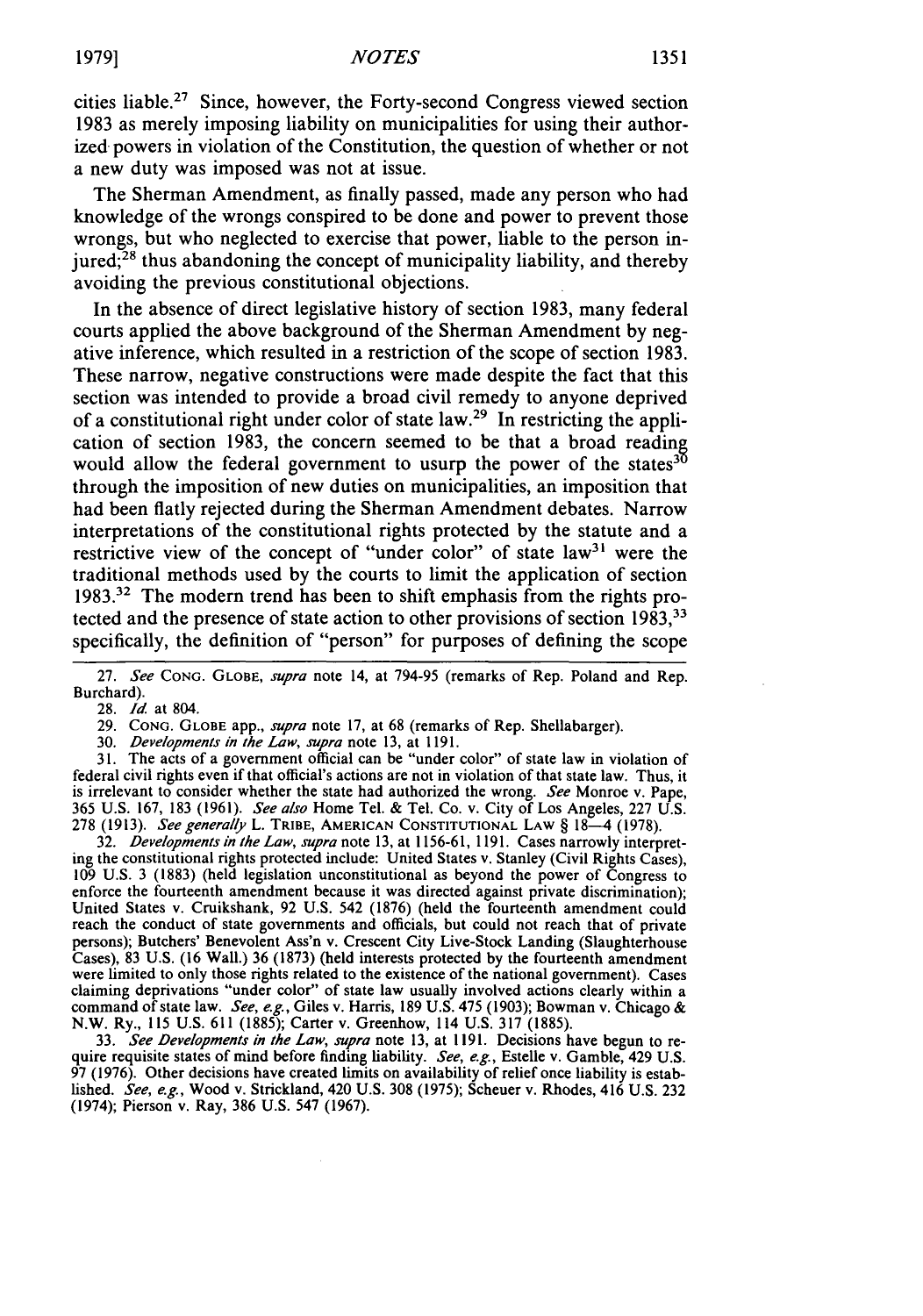and extent of liability under section 1983. Such a significant restriction of "person" occurred in *Monroe v. Pape;* thus, further analysis of the meaning of the word "person" must begin with consideration of that case.

## *B. Monroe v. Pape*

In *Monroe v. Pape* Chicago police officers illegally entered the Monroes' home, harassed the family, and ransacked the house.<sup>34</sup> The family brought suit against the policemen and the city of Chicago under section **1983.31** The Supreme Court held that while the complaint stated a cause of action against the police officers, the city was not a "person" within the meaning of section 1983, and therefore, was immune from suit.<sup>36</sup>

Justice Douglas, writing for the majority, relied solely upon legislative history of the Civil Rights Act of 1871 in determining that cities were immune from the coverage of section  $1983<sup>37</sup>$  Congressional objections to the constitutionality of the Sherman Amendment<sup>38</sup> were interpreted by the Court to mean that the congressional intent of the Civil Rights Act of 1871 was not to impose liability upon municipalities. Justice Douglas concluded that "[t]he response of the Congress to the proposal to make municipalities liable for certain actions being brought within federal purview by the [Civil Rights] Act of April 20, 1871 was so antagonistic that we cannot believe that the word 'person' was used in this particular Act to include them." $39$ 

## *C. Post -Monroe Development*

Many circuit courts attempted to avoid the restrictive holding in *Monroe.* The most significant attempt was to apply *Monroe* only to suits for damages.<sup>40</sup> The Supreme Court in *City of Kenosha v. Bruno*,<sup>41</sup> however, struck down such a "bifurcated" approach to municipal liability,<sup>42</sup> although it did implicitly appear to state that jurisdiction for purposes of municipal liability could be proper under 28 U.S.C. § 1331.<sup>43</sup> Thus, sev-

39. 365 U.S. at 191 (footnote omitted).

*40. See, e.g.,* Harkless v. Sweeny Independent School Dist., 427 F.2d 319 (5th Cir. 1970), *cert. denied,* 400 U.S. 991 (1971); Dailey v. City of Lawton, 425 F.2d 1037 (10th Cir. 1970); Schnell v. City of Chicago, 407 F.2d 1084 (7th Cir. 1969); Adams v. City of Park Ridge, 293 F.2d 585 (7th Cir. 1961).

41. 412 U.S. 507 (1973).

42. Justice Rehnquist concluded that the definition of "person" was not "intended to have a bifurcated application to municipal corporations depending on the nature of the relief sought." **Id.** at 513. By contrast, Justice Douglas's dissent viewed *Monroe* as resting on congressional concern that only damage liability would seriously interfere with local government activity. Justice Douglas, therefore, read *Monroe* as "containing dicta that a remedy by way of declaratory relief or by injunction is barred by § 1983." *Id* at 516.

43. 28 U.S.C. § 1331(a) (1976) provides that: "[t]he district courts shall have original jurisdiction of all civil actions wherein the matter in controversy exceeds the sum or value of

<sup>34. 365</sup> U.S. 167, 169 (1961). 35. *Id* at 170.

<sup>36.</sup> *Id* at 187-92.

<sup>37.</sup> *Id* at 170-91.

<sup>38.</sup> *See* **CONG. GLOBE,** *supra* note 14, at 804 (remarks of Rep. Poland). *See also* text accompanying notes 20-28 *supra.*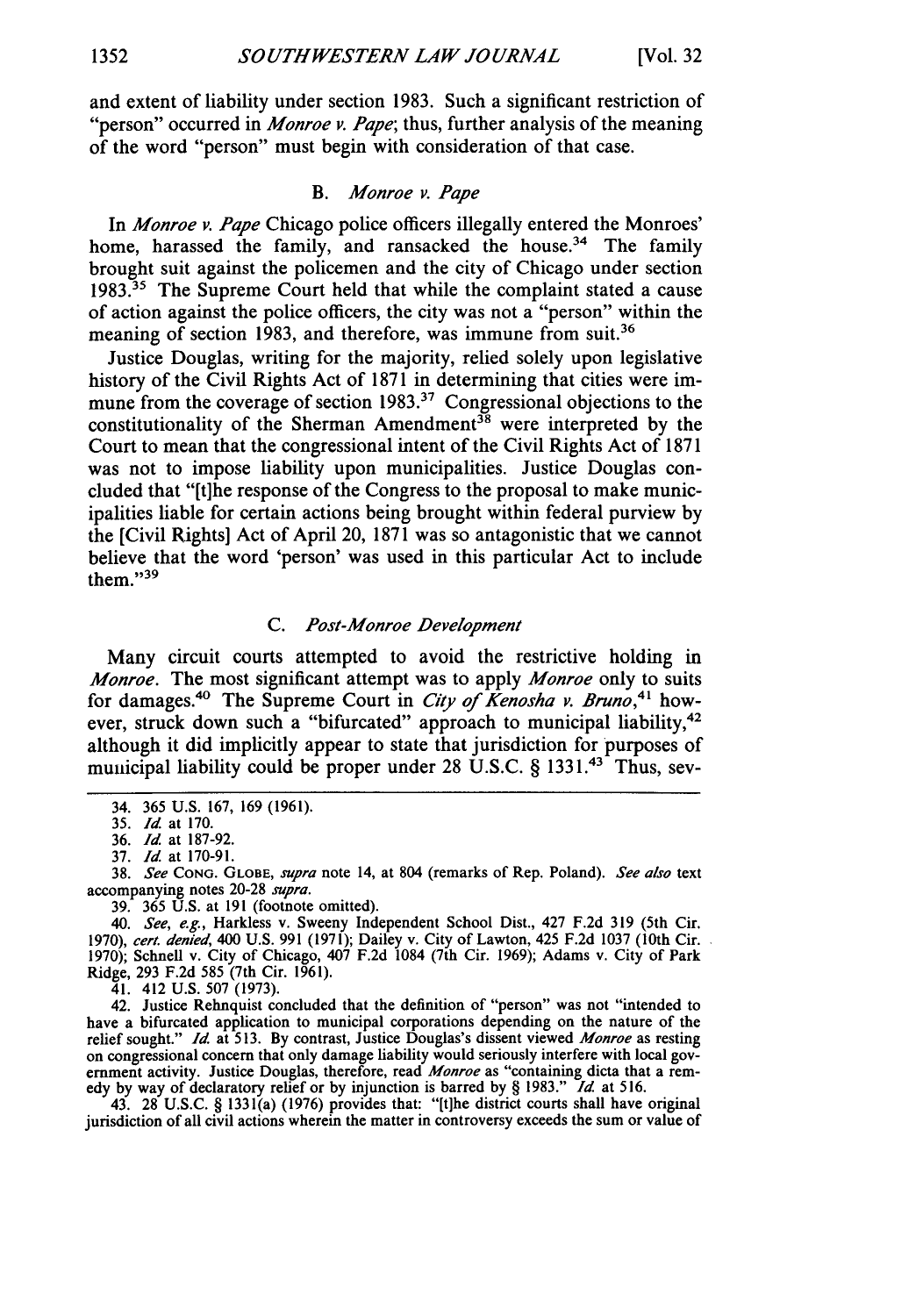eral cases arose in federal courts urging that jurisdiction under section 1331 was warranted where an action against a municipality was founded upon the Constitution.<sup>44</sup> Most federal courts relied on *Monroe's* finding that municipal liability was a deliberate legislative choice and, therefore, denied recovery against the city.<sup>45</sup> Another strategy was based on  $42$ U.S.C.  $\hat{S}$  1988,<sup>46</sup> which provides that where federal law is ineffective to implement the Civil Rights Acts, reference may be made to state law provided the state law is consistent with the Constitution and laws of the United States. The lower courts held that if the municipality was liable under state law, then, in essence, federal law was presumed to be ineffective to implement the Civil Rights Act, and thus reference to state law was allowed.<sup>47</sup> This approach amounted to bootstrapping of municipality liability into section 1983. In *Moor v. County of Alameda,48* however, the Supreme Court clearly rejected this rationale. The Court found that section 1988 was enacted merely to complement section 1983 and not to provide independent protection of civil rights.<sup>49</sup> The Court refused to review its holding in *Monroe* in light of policy arguments for a more liberal interpretation.<sup>30</sup> These Supreme Court decisions, although justified by stare decisis, have not only restricted attempted expansions of the section 1983 remedy, but have also resulted in barring claims against "entities resembling municipal corporations."<sup>51</sup> As a result, most component municipal agencies have been sheltered by *Monroe's* immunity since they are merely extensions of the municipality.<sup>52</sup> Further, if a state agency is but a subdivision of the state so that liability would be recovered indirectly from the

\$10,000 exclusive of interest and costs, and arises under the Constitution, laws, or treaties of the United States."

*44. See* Perry v. Linke, 394 F. Supp. 323 (N.D. Ohio 1974); Smetanka v. Borough of Ambridge, 378 F. Supp. 1366 (W.D. Pa. 1974); Perzanowski v. Salvio, 369 F. Supp. 223 (D. Conn. 1974). *But see* Bosely v. City of Euclid, 496 F.2d 193 (6th Cir. 1974).

45. *See* Perry v. Linke, 394 F. Supp. 323, 326 (N.D. Ohio 1974). In Perzanowski v. Salvio, 369 F. Supp. 223, 229-30 (D. Conn. 1974), the court further rejected applicability of the analysis in Bivens v. Six Unknown Named Agents, 403 U.S. 388 (1971), in which the Supreme Court held that an implied cause of action for violation of constitutional rights arose under the general grant of jurisdiction to the federal courts in § 1331. The *Bivens* doctrine was rejected since § 1983 reflected an affirmative congressional judgment that cities were to be immune. *See also* Washington v. Brantley, 352 F. Supp. 559 (M.D. Fla. 1972); Payne v. Mertens, 343 F. Supp. 1355, 1358 (N.D. Cal. 1972). *See generally* Dellinger, *Of Rights and Remedies." The Constitution as a Sword,* 85 HARV. L. REv. 1532 (1972).

46. 42 U.S.C. § 1988 (1976).

47. *See* Carter v. Carlson, 447 F.2d 358 (D.C. Cir. 1971), *rev'd on other grounds sub nom.* District of Columbia v. Carter, 409 U.S. 418 (1973). *But see* Gonzalez v. Doe, 476 F.2d 680 (2d Cir. 1973); Yumich v. Cotter, 452 F.2d 59 (7th Cir. 1971), *cert. denied,* 410 U.S. 908 (1973). *See* generally Note, *Civil Rights-Section 1983-Municipality Subject to Section* 1983 Damage Suit *if* Local Law Recognizes *Municipal Liability,* 24 **VAND.** L. REV. 1252 (1971).

- 48. 411 U.S. 693 (1973).
- 49. *Id* at 702-06.

50. *Id* at 701-02.

51. *Developments in the Law, supra* note **13,** at 1194.

52. *See* Garrett v. City of Hamtramck, 503 F.2d 1236, 1244 (6th Cir. 1974) (city planning commission); United Farmworkers of Fla. Hous. Project, Inc. v. City of Delray Beach, 493 F.2d 799 (5th Cir. 1974) (local planning board).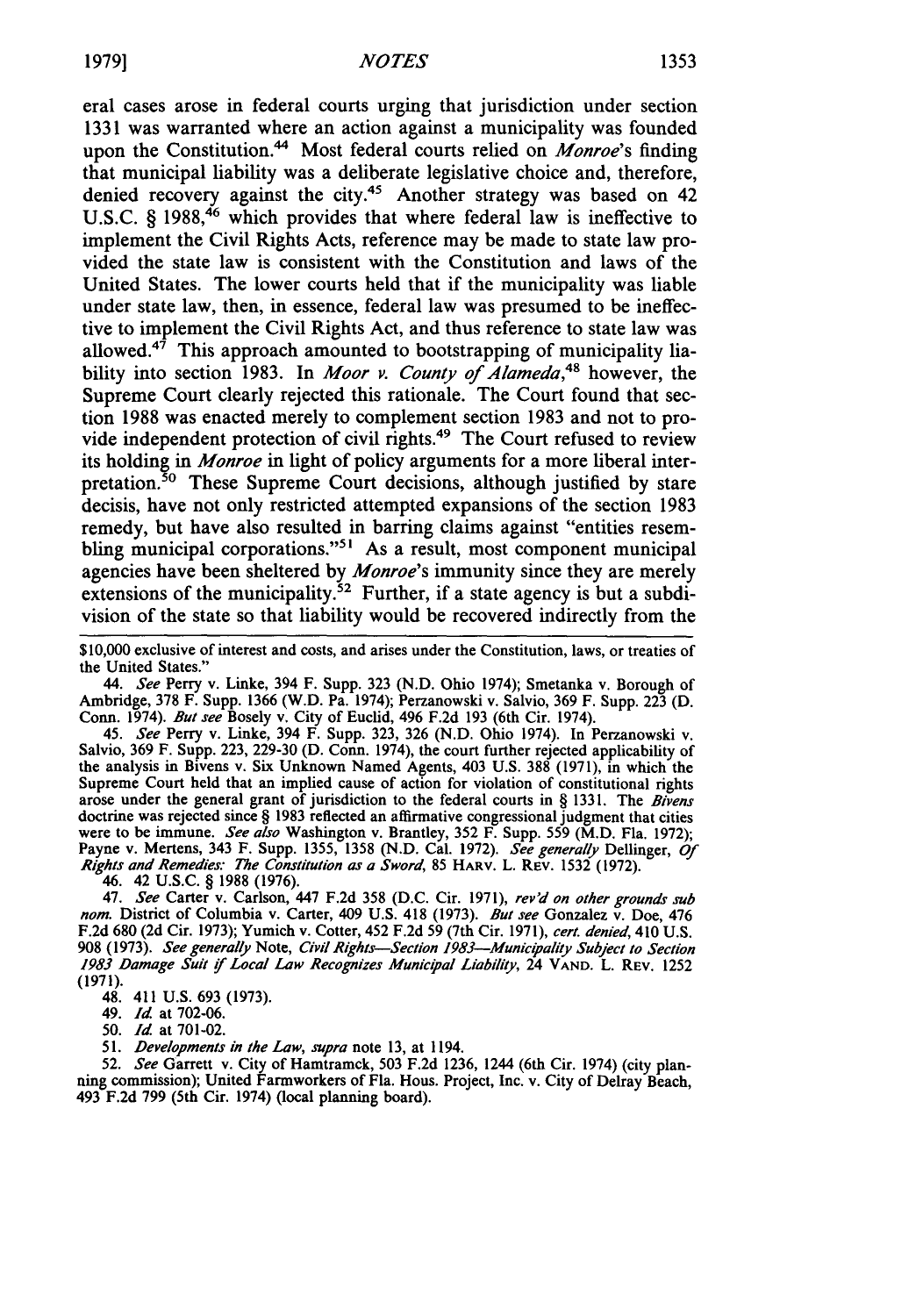state, that agency has been granted immunity as well.<sup>53</sup> The Supreme Court sensed the tensions arising from its decision in *Monroe* and, finally, granted certiorari to hear *Monell v. Department of Social Services* in order to reconsider the question of whether municipalities and other local government units are "persons" within the meaning of section 1983.

#### II. MONELL V. DEPARTMENT OF SOCIAL SERVICES

In *Monell v. Department of Social Services* Justice Brennan, writing for the majority,54 reviewed the Court's previous holding in *Monroe,* and concluded that a fresh analysis of the legislative history of section 1983 revealed that Congress did intend municipalities and other local government units to be "persons" within section 1983.<sup>55</sup>

In overruling *Monroe,* the Court first emphasized that section 1983 passed both the House and Senate as introduced.<sup>56</sup> Congressional debate centered on other provisions of the Civil Rights Act of 1871, thus evidencing congressional satisfaction with the wisdom and constitutionality of section 1983. Further, while *Monroe* placed great weight on congressional rejection of the Sherman Amendment, the *Monell* Court emphasized that the Sherman Amendment was not an amendment to section 1983, but was to be a separate section of the Civil Rights Act of 1871.<sup>57</sup> Therefore, at the time the House rejected the Sherman Amendment, section 1983 was not under consideration, having already been passed verbatim by both Houses.

A review of the congressional debates convinced the Court that the constitutional objections raised against the Sherman Amendment<sup>58</sup> did not prohibit the federal government from holding municipalities liable for infringement of federal rights as opposed to imposing new duties. The Court noted that even the opponents of the Sherman Amendment, who had contended that a new duty resulted from the imposition of liability, conceded that when a state had already imposed a duty to keep the peace, municipal

55. *Id* at 665.

- 57. The Sherman Amendment was to be added as  $\S$  6 of the bill. See note 20 supra.
- 58. See text accompanying notes 20-28 supra.

<sup>53.</sup> See Sykes v. California, 497 F.2d 197, 201 (9th Cir. 1974); Cheramie v. Tucker, 493 F.2d 586, 589 (5th Cir.), cert. denied, 419 U.S. 868 (1974). See Developments in the Law, supra note 13, at 1194  $n.35$ . As to school districts and boards of education, most courts have held that they are not analogous to state agencies, political subdivisions, or municipal corporations and, thus, have imposed liability. See Aurora Educ. Ass'n E. v. Board of Educ., 490 F.2d 431, 435 (7th Cir. 1973), *cert. denied*, 416 U.S. 985 (1974); Scher v. Board of Educ., 424 F.2d 741, 743-44 (3d Cir. 1970). But see Adkins v. Duval County School Bd., 511 F.2d 690, 692-93 (5th Cir. 1975); Singleton v. Vance County Bd. of Educ., 501 F.2d 429, 430 (4th Cir. 1974). See generally Comment, Suing the School Board Under Section 1983, 21 S.D.L. REV. 452 (1976).

<sup>54.</sup> Justice Brennan was joined by Justices Stewart, White, Marshall, Blackmun, and Powell. Justice Stevens joined in Parts I (legislative history analysis), III (stare decisis discussion), and V (the holding), but stated that Parts II (respondeat superior analysis) and IV (limits of the decision) were merely advisory and, therefore, not necessary to explain the Court's decision. 436 U.S. at 660. (Stevens, J., concurring). Justice Rehnquist's dissent was joined by Chief Justice Burger.

<sup>56.</sup> *Id.* See also text accompanying notes 15-18 supra.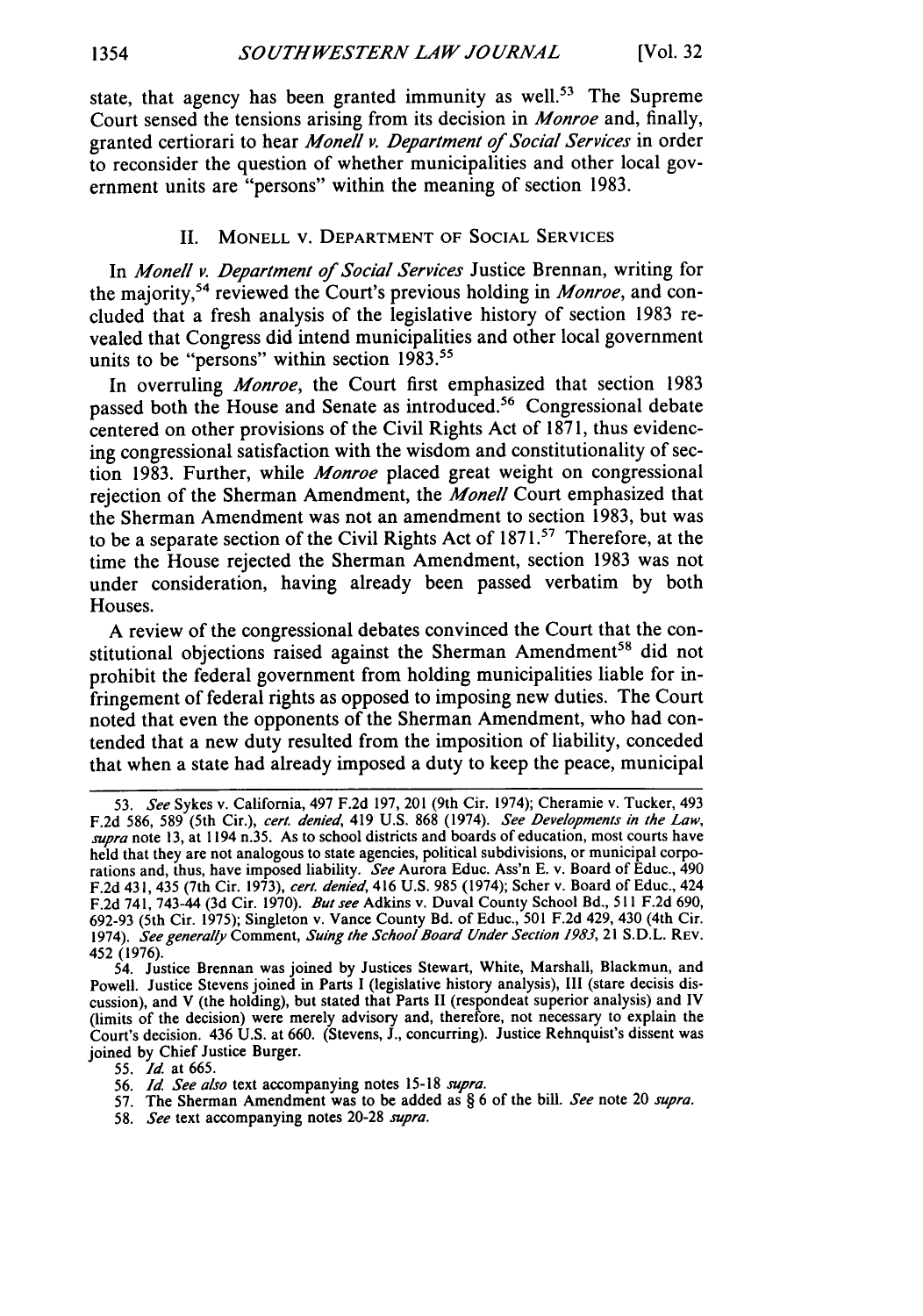liability was constitutionally permissible. Congress, therefore, could confer jurisdiction on federal courts to hear suits against municipalities based on a violation of that pre-existing duty.<sup>59</sup> Congress merely intended section 1983 to impose liability on a municipality for acting under color of state law in violation of the fourteenth amendment under the Constitution, a duty that the state was already obliged to meet.<sup>60</sup> Section 1983, unlike the Sherman Amendment, was not intended to impose a new obligation on municipalities.<sup>61</sup> Thus, the constitutional bar that existed for the Sherman Amendment was not present for section 1983.<sup>62</sup>

Secondly, the fact that some Congressmen had opposed the Sherman Amendment yet supported section 1983 convinced the Court that there was no constitutional objection to section 1983.<sup>63</sup> Congressional debate of section 1983, although limited, conclusively indicated it was intended to be enforced against state or municipal officials who interfered with constitutional rights while acting under color of state law.<sup>64</sup> Further, at the time of these debates, the Court had held that the federal government could neither impede the state nor interfere with its instrumentalities, including officers and agents.65 Thus, the Court reasoned that those who voted for section 1983 must have believed these Supreme Court decisions posed no constitutional barrier.

Finally, the Court concluded that the doctrine of dual sovereignty did not limit the power of the federal courts in enforcing the Constitution against municipalities.<sup>66</sup> Where the Constitution had guaranteed a right, a remedy was required for violations of that right, and it logically followed that Congress had the power to ensure that remedy.67 Holding municipalities liable for constitutional violations, therefore, was a proper exercise of that power and did not violate the doctrine of dual sovereignty.68

59. *See* **CONG. GLOBE,** *supra* note 14, at 794-95 (remarks of Rep. Poland and Rep. Burchard). Congress, relying on contract clause precedents, recognized that this power to confer jurisdiction was constitutional. *See* note 26 *supra. See also* text accompanying notes 25-27 *supra.*

60. *See* **CONG. GLOBE,** *supra* note 14, at 701, 794-95, 799.

61. *See* text accompanying notes 20-28 *supra.*

62. The Court concluded that Congress did not see any constitutional barrier to holding municipalities liable for "using their authorized powers in violation of the Constitution." 436 U.S. at 679-80.

63. *Id.* at 682-83.

*64. See* **CONG. GLOBE** app., *supra* note 17, at 216-24 (remarks of Sen. Thurman). *See also Exparte* Virginia, 100 U.S. 339, 345-48 (1880) (the Court held that the principle of federalism did not prohibit the enforcement of  $\S$  5 of the fourteenth amendment in suits against state officers in the federal courts).

65. *See* Kentucky v. Dennison, 65 U.S. (24 How.) 66 (1861); Prigg v. Pennsylvania, 41 U.S. (16 Pet.) 539 (1842).

66. 436 U.S. at 680-82. To the 42d Congress, the doctrine of dual sovereignty placed limits on the powers of the national government in favor of protecting state prerogatives. The doctrine created an area that was exclusively under state control and an area exclusively under federal control, thus establishing two areas of sovereignty. *See* Prigg v. Pennsylvania, 41 U.S. (16 Pet.) 539, 616 (1842).

67. Prigg v. Pennsylvania, 41 U.S. (16 Pet.) 539, 616 (1842).

68. 436 U.S. at 680-83; *see* text accompanying notes 22-24 *supra.* See also the contract clause discussion in text accompanying notes 25-27 *supra.*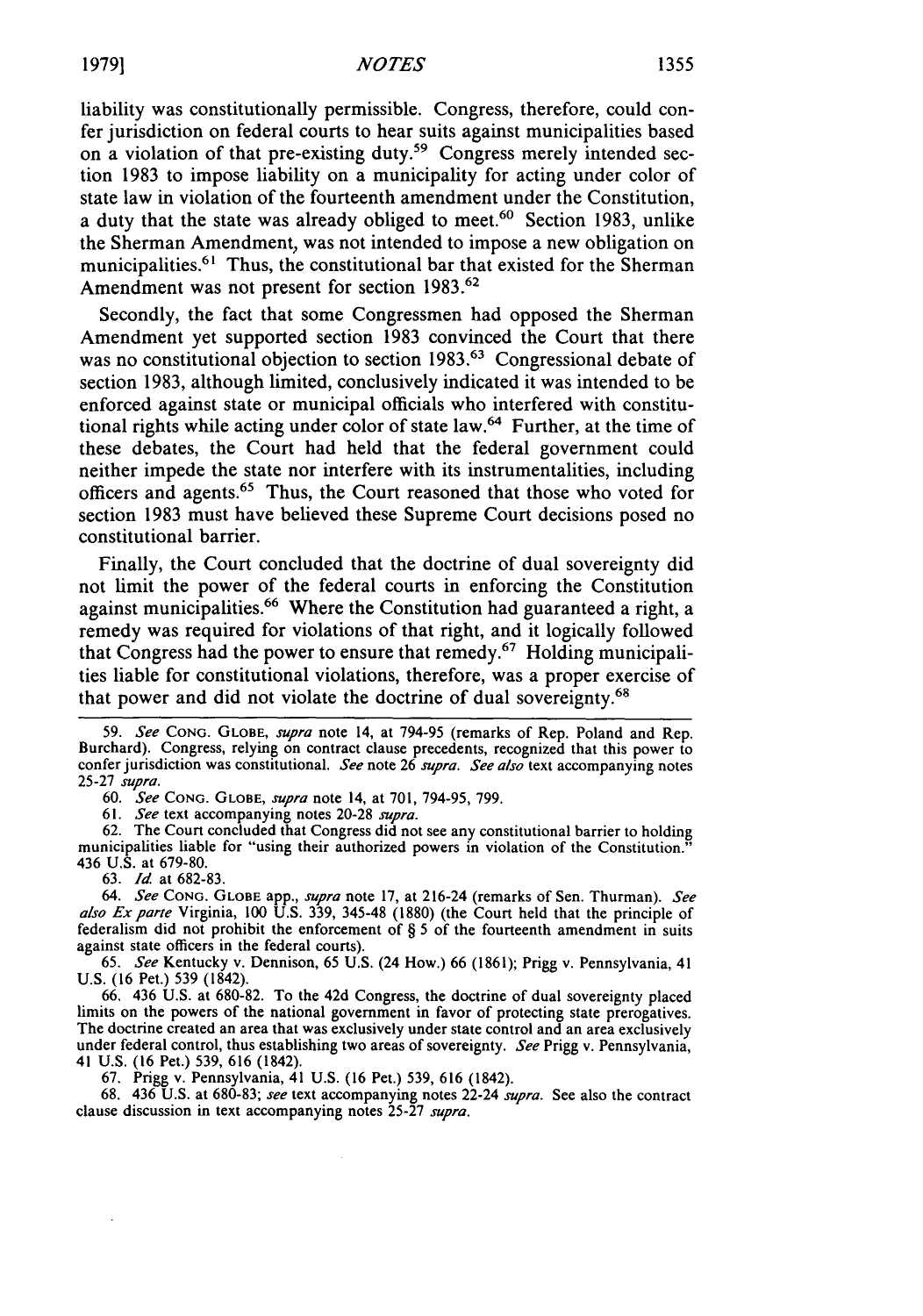Through application of appropriate rules of construction, the Court further substantiated its position by concluding that the general language of "any person" in section 1983 covers legal as well as natural persons. Since section 1983 was a remedial statute, in that it provided a civil remedy for all persons deprived of constitutional rights, rules of construction mandated a liberal reading.<sup>69</sup> The Court next emphasized that by 1871, the year in which section 1983 was enacted, courts were holding, albeit in different contexts, that municipal corporations were "persons"; $70$  further, Congress had recently passed a statute providing that the word "person" may extend to "bodies politic and corporate."<sup>71</sup> Thus, by 1871 it was established that municipalities should be treated as natural persons within the "plain meaning" of section 1983.72 The Court, therefore, concluded that the usual meaning of the word "person" extended to municipal corporations, bringing such governmental units within the ambit of persons liable under section 1983.<sup>71</sup>

The Court, however, limited the liability of municipalities by holding that Congress did not intend such governmental units to be held liable on a respondeat superior theory whereby an employer is held liable for the torts of an employee acting within the scope of his employment.<sup>74</sup> The language of section 1983, "any person who **. . .** shall subject, or cause to be subjected," imposes liability only when a government, acting under color of law, causes an employee to violate another's constitutional rights. Further, the "creation of a federal law of *respondeal superior* would have raised all the constitutional problems associated with the obligation to keep the peace"<sup>75</sup> that Congress thought was unconstitutional.<sup>76</sup>

The Court, applying the most stringent test for overruling a "statutory" decision,77 found that it appeared beyond doubt that the *Monroe* Court misapprehended the meaning of section 1983.78 The majority commented that municipalities could not assert a reliance claim to support a grant of

74. *Id.* at 691-95. The Court's explanation of respondeat superior, however, is confusing in that it provides that a "municipality cannot be held liable *solely* because it employs a tortfeasor." (Emphasis by the Court.)

75. *Id* at 693.

76. *See* text accompanying notes 22-28 *supra.*

77. This test was proposed by the court in Monroe v. Pape, 365 U.S. 167 (1961). The test provided that "it [must] appear beyond doubt from the legislative history of the 1871 statute that. **.** . [the Court] misapprehended the meaning of the controlling provision." *Id* at 192 (Harlan, **J.,** concurring).

78. 436 U.S. at 700-01. Justice Powell, in his concurring opinion, agreed with the ma- jority that the Court misapprehended the meaning of § 1983 in *Monroe. Id* at 705. Justice Powell stated it was unlikely that Congress intended public officials to be "exclusively" liable for constitutional injury. *Id.* at 707.

<sup>69.</sup> **1 J.** STORY, **COMMENTARIES ON** THE **CONSTITUTION** OF THE **UNITED STATES** § 429 (5th ed. 1891); see **CONG. GLOBE** app., supra note 17, at 68 (remarks of Rep. Shellabarger).

<sup>70.</sup> *See* Board of Supervisors v. Cowles, 74 U.S. (7 Wall.) 118, 121 (1869); Louisville, C. & C.R.R. v. Letson, 43 U.S. (2 How.) 497, 558 (1844). See also **CONG. GLOBE,** *supra* note

<sup>14,</sup> at 752 (remarks of Rep. Shellabarger), 777 (remarks of Sen. Sherman).

<sup>71.</sup> Act of Feb. 25, 1871, ch. 71, § 2, 16 Stat. 431. 72. 436 U.S. at 687.

<sup>73.</sup> *Id* at 688-89.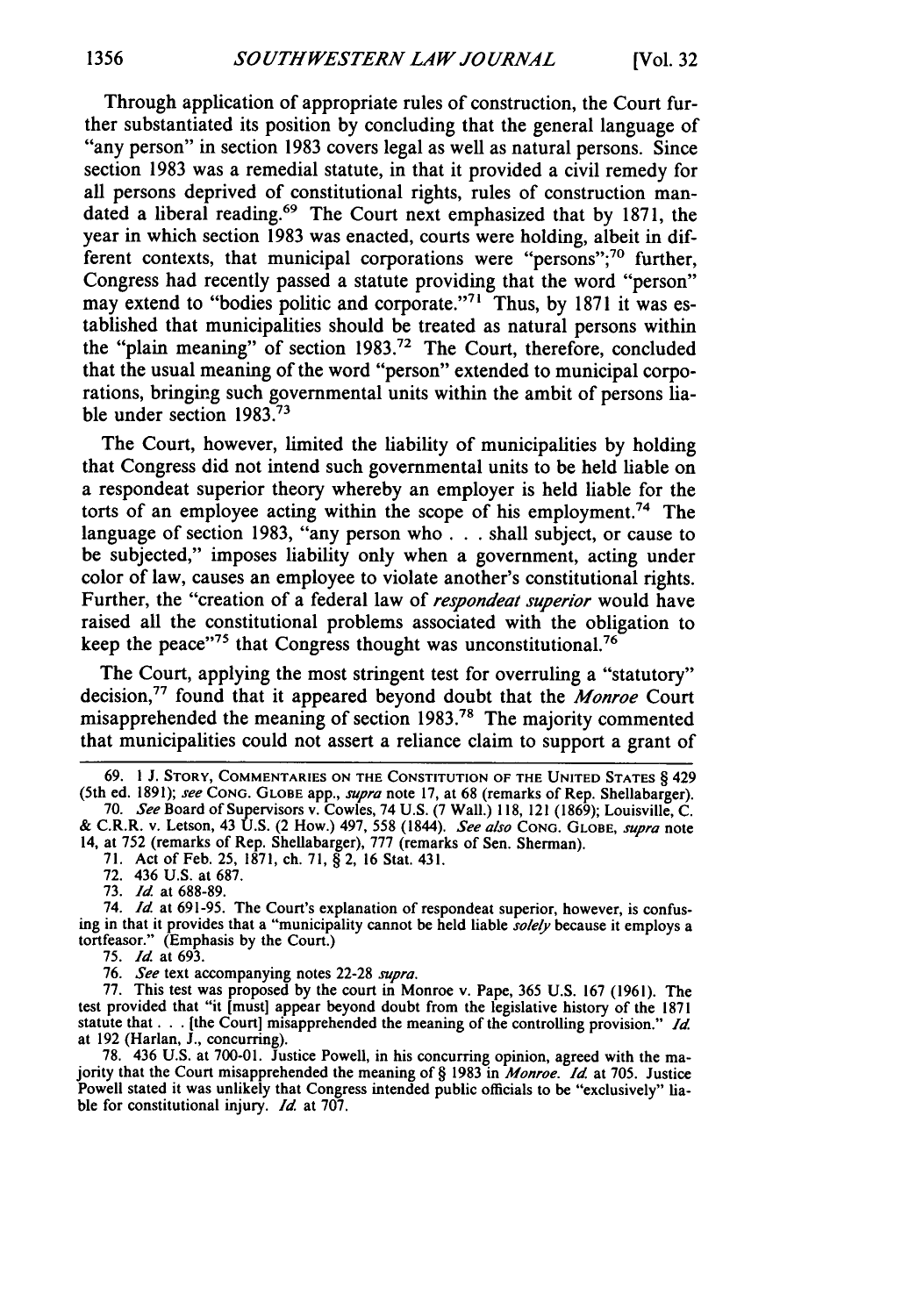absolute immunity, $79$  since municipalities are not allowed to "'arrange their affairs' on an assumption that they can violate constitutional rights."<sup>80</sup> The Court further concluded that there was no constitutional impediment to municipal liability, stating that " '[t]he Tenth Amendment's reservation of nondelegated powers to the States is not implicated by a federal-court judgment enforcing the express prohibitions of unlawful state conduct enacted by the Fourteenth Amendment.' **"81** *National League of Cities v. Usery*,<sup>82</sup> therefore, was irrelevant to the Court's consideration of *Monell.83* The majority, consequently, found no justification for excluding municipalities from the persons subject to suit under section 1983.84

Justice Rehnquist, joined by the Chief Justice, dissented, stating that the Court was bound by *Monroe* by considerations of stare decisis, which are strongest when the Court confronts its previous construction of legislation. $85$  The majority, however, noted that the immunity principle established in *Monroe* was itself a departure from prior practice, whereby municipalities and school boards had been held liable under section 1983.86 The dissent concluded that *Monroe* was not a departure from prior practice since in previous decisions allowing suits against municipalities and school boards, the jurisdictional question had been passed upon sub silentio.<sup>87</sup> Unconsidered assumptions of jurisdiction did not outweigh *Monroe* and its progeny,<sup>88</sup> which refused to hold that municipalities were "persons" within the meaning of section 1983. As to congressional intent,

79. *Id.* at 699-700.

80. *Id.* at 700.

81. *Id.* at 690 n.54 (quoting Milliken v. Bradley, 433 U.S. 267, 291 (1977)); *see Exparte* Virginia, 100 U.S. 339, 347-48 (1880).

82. 426 U.S. 833 (1976).

83. 436 U.S. at 690 n.54. The Court held in National League of Cities v. Usery, 426 U.S. 833 (1976), that Congress could not prescribe state minimum wages and maximum hours since that would amount to congressional interference with the states' functioning in the federal system of government established in the Constitution. The Court concluded Congress could not interfere with the states' control of integral governmental functions.

84. 436 U.S. at 701. Such interpretation accords with the meaning given the word "person" as used by Senator Sherman in antitrust legislation. *See* Layfayette v. Louisiana Power & Light Co., 435 U.S. 389, 394-97 (1978); Chattanooga Foundry & Pipe Works v. City of Atlanta, 203 U.S. 390, 396 (1906).

85. *See* Runyon v. McCrary, 427 U.S. 160, 175 n.12 (1976); Edelman v. Jordan, 415 U.S. 651, 671 n.14 (1974). At present, *Monroe* has been cited over 1,350 times,

86. *See* Holmes v. City of Atlanta, 223 F.2d 93 (5th Cir.), *vacated,* 350 U.S. 879 (1955); Hannan v. City of Haverhill, 120 F.2d 87 (1st Cir. 1941); City of Manchester v. Leiby, 117 F.2d 661 (1st Cir. 1941); Northwestern Fertilizing Co. v. Hyde Park, 18 F. Cas. 393 (C.C.N.D. **11.** 1873) (No. 10,336). *See also* note 53 *supra.*

87. *See* Holmes v. City of Atlanta, 223 F.2d 93 (5th Cir.), *vacated,* 350 U.S. 879 (1955); Douglas v. City of Jeannette, 319 U.S. 157 (1943). In neither decision was the question whether a municipality is a "person" within the meaning of § 1983 raised by any of the litigants or addressed by the Court. *See also* Hagans v. Lavine, 415 U.S. 528, 533 n.5 (1974) ("when questions of jurisdiction have been passed on in prior decisions sub silentio, this Court has never considered itself bound when a subsequent case finally brings the jurisdictional issue before us").

88. *See* Aldinger v. Howard, 427 U.S. 1 (1976); City of Kenosha v. Bruno, 412 U.S. 507 (1973); Moor v. County of Alameda, 411 U.S. 693 (1973). *See also* Mt. Healthy City School Dist. Bd. of Educ. v. Doyle, 429 U.S. 274, 277-79 (1977).